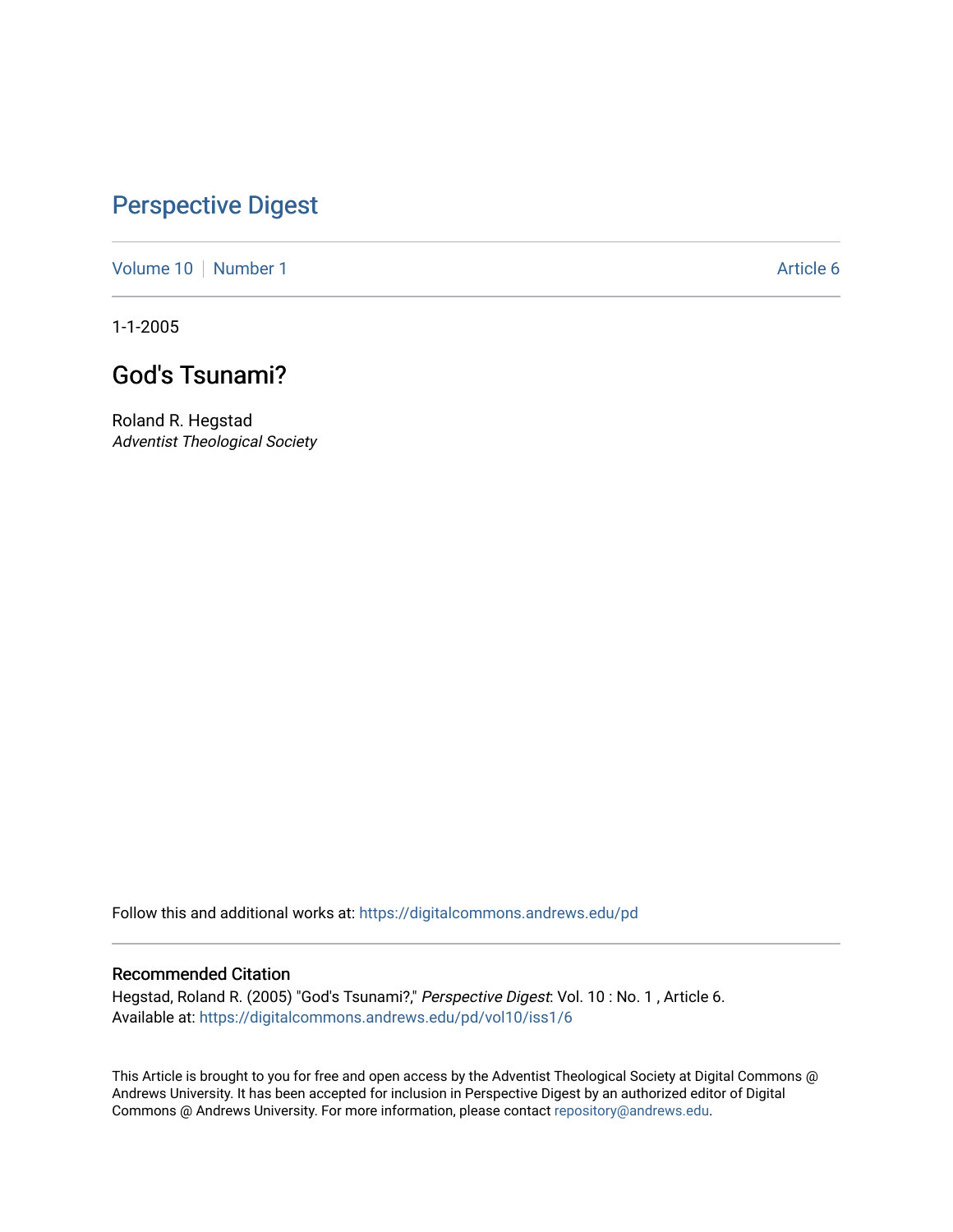# $\binom{1}{1}$ **TSINAM**

### Many responses to the South Asia flood were "Why did God do this to us?" The simple truth: He didn't.

he staggering catastrophe in South Asia eclipses my ability to express horror.

The questions and comments published in newspapers and magazines are many, but two, peculiarly relevant to theology, captured my attention. The first, "Why did he perish?" was asked of a woman whose companion died in the flood. Her answer: "He didn't believe the warning. He was worried about his stuff, thinking about business. I ran. He stayed."

Peter explores the theological dimension of end-time scoffers who disregard the warnings of Christ's return, saying "'Where is the promise of His coming? For since the

fathers fell asleep, all things continue as they were from the beginning of creation.' For this they willfully forget: that by the word of God the heavens were of old, and the earth standing out of water and in the water, by which the world that then existed perished, being flooded with water" (2 Peter 3:4-6, NKJV).

The second question was: "Why did God do this to us?"

The simple truth: He didn't. Satan did.

Follow me to the Genesis chronicle for documentation: "In the beginning God created the heavens and the earth. The earth was without form, and void; and darkness was on the face of the deep. And the Spirit of